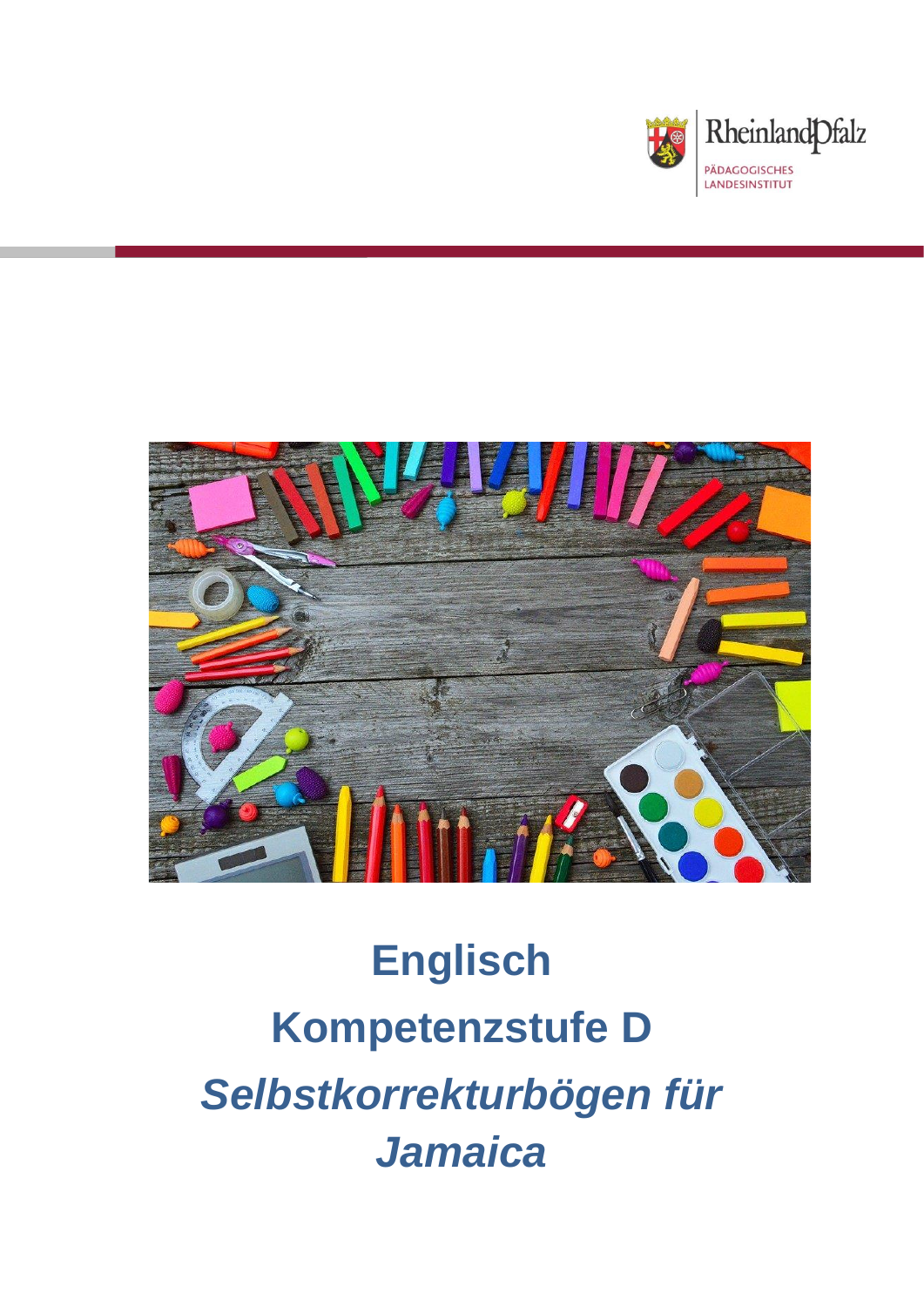

Redaktion am PL und Koordination: Anna Schönbach (PL)

Übungen erstellt von Ute Ritzenhofen (PL),

Layout: Tosca Michelle Satcher (PL).

### **Liebe Schülerinnen und Schüler, sehr geehrte Kursleiterinnen und Kursleiter,**

## **Herzlich willkommen zur** *Autumn School English***!**

Die folgenden Seiten enthalten Selbstkorrekturbögen zu den Aufgaben "Jamaica".

Nach den Übungen befindet sich eine "Ampel" zur Selbsteinschätzung *Self-assessment.* Schülerinnen und Schüler kreuzen an, wie schwer sie die Aufgabe gefunden haben. **EXEMPERIE** 

Diese sind eventuell hilfreich für ein Gespräch mit den Lehrkräften der Schülerinnen und Schüler. Anschließend, in den letzten 10-15 Minuten der jeweiligen Lerneinheit, ist es sinnvoll, die Aufgaben an Hand der

| Self-assessment                                        |
|--------------------------------------------------------|
| For me, this task is                                   |
| $\square$ $\odot$ $\odot$ $\odot$ $\odot$ easy and fun |
| $\square$ $\odot$ $\odot$ okay, but challenging        |
| $\square \otimes$ difficult                            |

Selbstkorrekturbögen durchzugehen. Diese enthalten wichtige Tipps für die jeweiligen Aufgaben und die Lösungsvorschläge.

Wir empfehlen den Schülerinnen und Schülern, die allgemeinen Tipps abzuhaken, wie z.B.:

 $\square$  ich habe die Ausdrücke aus der Language Help verwendet

 $\Box$  ich habe auch kreative Ideen umgesetzt

Anschließend bieten sich Korrekturen im Detail an.

 $\Box$  Ich habe meine Lösung mit der Musterlösung abgeglichen und sinnvolle

Ergänzungen gemacht

(anschließend folgt ein Lösungsvorschlag)

Wir werden uns über Ihre / Eure Rückmeldungen zu der Herbstschule sehr freuen.

#### **Das Fremdsprachenteam am Pädagogischen Landesinstitut**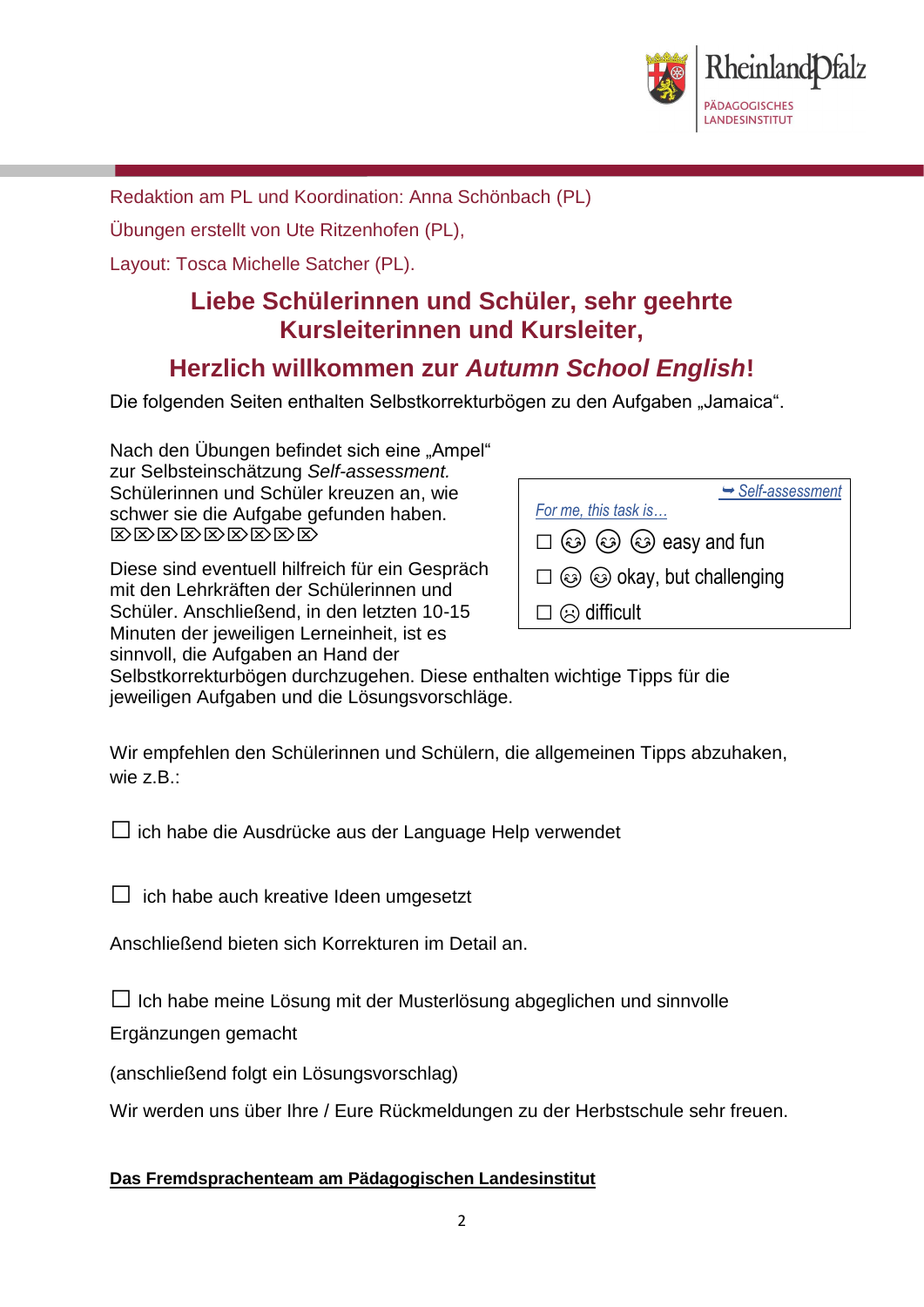

## **Jamaica**

| и |  |
|---|--|

Think of Jamaica in the Caribbean. What comes to your mind? Work with a partner (if possible) and create a mind map:

#### **some ideas, but many others are possible, too:**

island, holidays, beaches, rum, weed, reggae, Bob Marley, music, sunshine, heat, sea, palm trees, fun …



**.** 

Study the picture, which was first published in James Hakewill's book *A Picturesque<sup>1</sup> Tour of the Island of Jamaica* in 1875. It shows a street in Kingston, Jamaica. What does it tell us about Jamaica? Write down some key points.

#### **some possible answers:**

big and beautiful houses in Kingston -> wealthy city -> flourishing economy black and white people -> different ethnicities -> slavery & plantations black and white people dressed differently -> social differences between blacks and whites -> slavery soldiers who look British -> British military presence British flag as part of the flag -> British influence -> British colony name King Street -> British monarchy -> Jamaica part of British empire animals in the street -> agriculture

 $1$  picturesque = visually attractive, especially in a quaint or charming way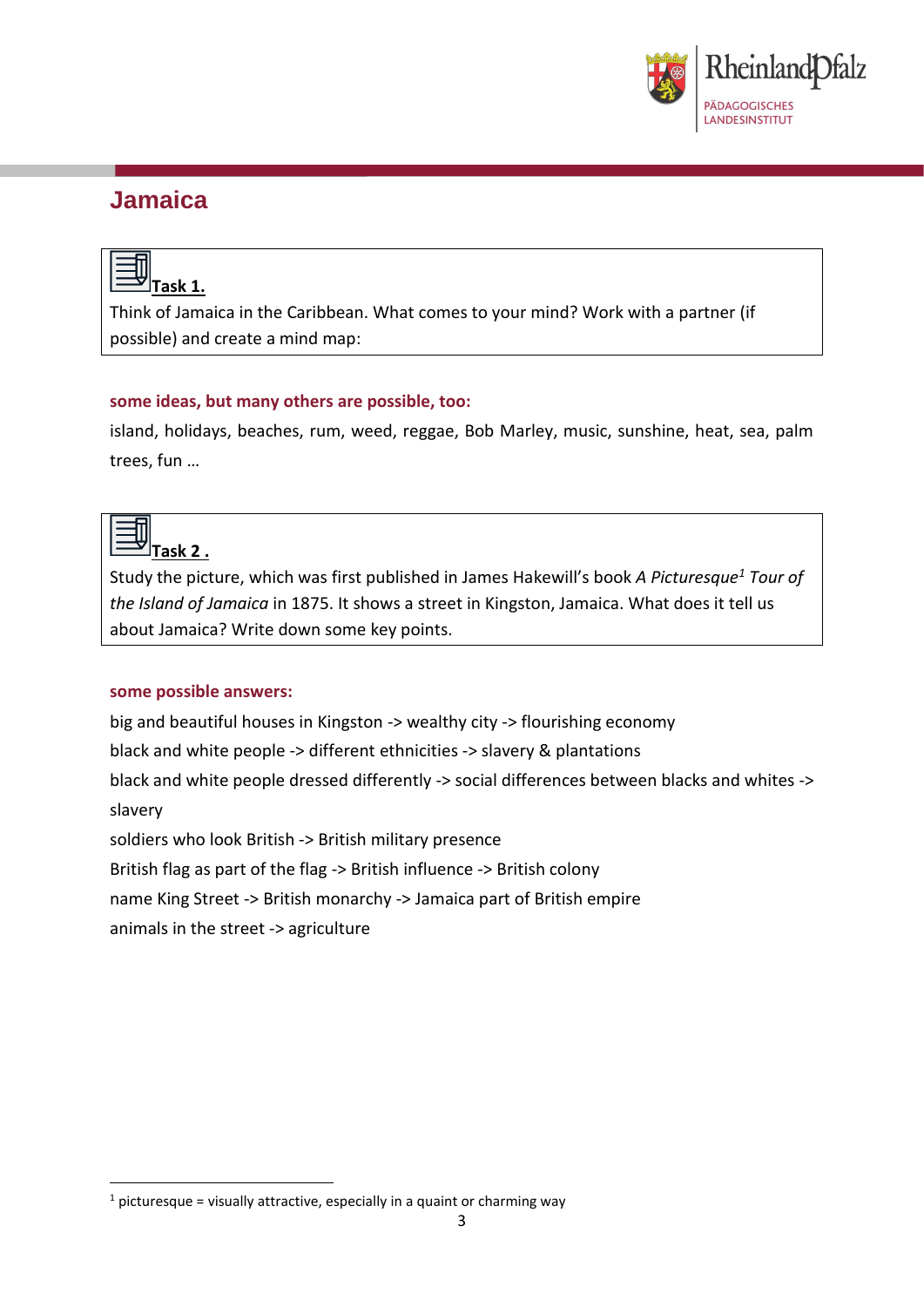# **Task 3.**

Read the text about Jamaica and complete it with words from the list on the following page.

Jamaica is an <sup>1</sup>island in the Caribbean. Only two Caribbean islands are bigger than Jamaica: Cuba and Hispaniola, which is divided into <sup>2</sup>Haiti and the Dominican Republic. Jamaica is bigger than all other Caribbean islands. With an <sup>3</sup>area of about 11,000 square kilometers, it is about 22 times smaller than the U.K. and about the size of the U.S. state of Connecticut.

5 Like other Caribbean islands, Jamaica was <sup>4</sup>originally inhabited by the so-called Taíno people. After Christopher Columbus arrived in Jamaica in 1494, the island became Spanish. It was taken over by the British in 1655 and stayed a British <sup>5</sup>colony until 1962.

The Spanish and the British brought African slaves to Jamaica in order to force them to work on plantations. Under British <sup>6</sup>rule, Jamaica became an important sugar exporter. Sugar cane

10 was the most common crop, but rice and  $7$  coffee were also grown. After the end of slavery in 1838, the British brought <sup>8</sup>Indian and Chinese workers to Jamaica.

Today, Jamaica has about three million <sup>9</sup>inhabitants. More than 90% are Black, i.e., the descendants of African slaves, about 0.7 are of Indian and 0.2 of Chinese descent, 0.2 percent are white and about 6 percent are of  $^{10}$ mixed descent. In the second half of the 20th century,

- 15 many Jamaicans left their country and migrated to the U.K. or to the U.S. There are about 800,000 people of Jamaican descent in the U.K. and more than 1.1 million in the U.S. Jamaica has a tropical <sup>11</sup>climate and beautiful beaches on its coast. The interior of the island has green mountains as well as dense rain forests. Millions of people from all over the world visit the country every year. Tourism is very important for the Jamaican  $^{12}$ economy. The
- 20 country is also  $13$  famous as the birthplace of reggae music.

Kingston, the biggest  $14$ city on the island, is also the capital of Jamaica. The British king or  $15$ queen is still the head of state of Jamaica, but many Jamaicans would like this to change. English is the official language of Jamaica – after the U.S. and Canada, it is the third-biggest Anglophone country in the  $16A$ mericas.